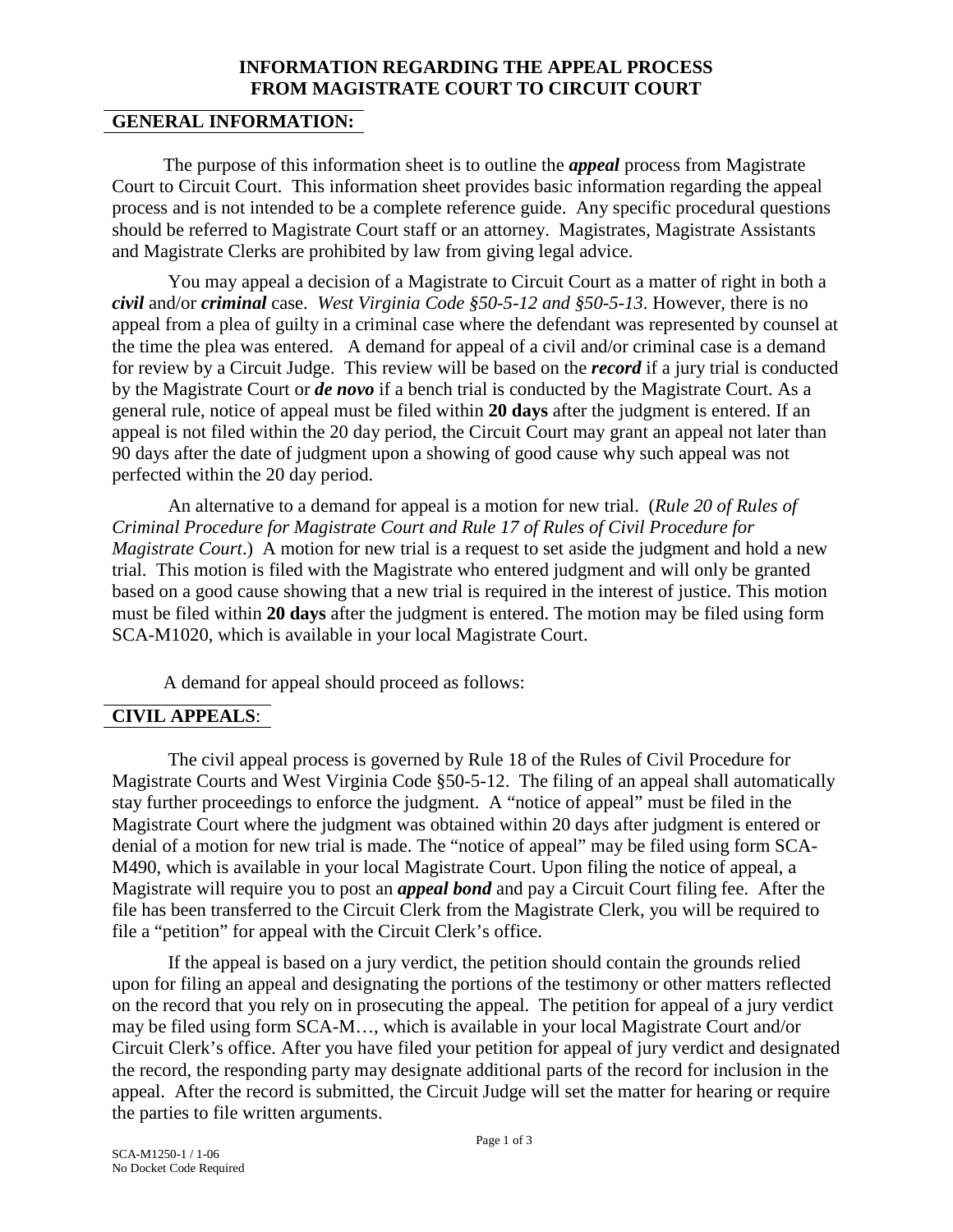In a bench trial proceeding, the "petition" of appeal may be filed using form SCA-M, which is available in your local Magistrate Court and/or Circuit Clerk's office. After you have filed your petition for appeal, a request for hearing will need to be made with the Circuit Clerk's office.

#### **CRIMINAL APPEALS**:

The criminal appeal process is governed by Rule 20.1 of the Rules of Criminal Procedure for Magistrate Courts and West Virginia Code §50-5-13. The filing of an appeal automatically stays the sentence of the Magistrate. A "notice of appeal" must be filed in the Magistrate Court where you were convicted within 20 days after sentencing or denial of a motion for new trial. The "notice of appeal" may be filed using form SCA-M109, which is available in your local Magistrate Court. Upon filing the notice of appeal, a Magistrate will require you to post an *appeal bond.* After the file has been transferred to the Circuit Clerk from the Magistrate Clerk, you will be required to file a "petition" for an appeal with the Circuit Clerk's office.

If the appeal is based on a jury verdict, the petition should contain the grounds relied upon for filing an appeal and designating the portions of the testimony or other matters reflected on the record that you rely on in prosecuting the appeal. The petition for appeal of a jury verdict may be filed using form SCA-M?, which is available in your local Magistrate Court and/or Circuit Clerk's office. After you have filed your petition for appeal of jury verdict and designated the record, the prosecutor may designate additional parts of the record for inclusion in the appeal. After the record is submitted, the Circuit Judge will set the matter for hearing or require the parties to file written arguments.

In a bench trial proceeding, the "petition" of appeal may be filed using form SCA-M, which is available in your local Magistrate Court and/or Circuit Clerk's office. After you have filed your petition for appeal, a hearing will be scheduled before the Circuit Judge.

### **DEFINITIONS**:

| Appeal      | Resort to a higher court (Circuit Court) to review the decision of a lower<br>court (Magistrate Court).                                                                                         |
|-------------|-------------------------------------------------------------------------------------------------------------------------------------------------------------------------------------------------|
| Appeal Bond | In a criminal case, an appeal bond is required to assure further<br>proceedings in the case. In a civil case, an appeal bond is required to<br>assure payment of the judgment amount and costs. |
| Civil       | Action brought to enforce, redress, or protect private rights.                                                                                                                                  |
| Criminal    | Proceeding by which person charged with a crime is tried for infraction<br>of a criminal law.                                                                                                   |
| De Novo     | A new trial.                                                                                                                                                                                    |